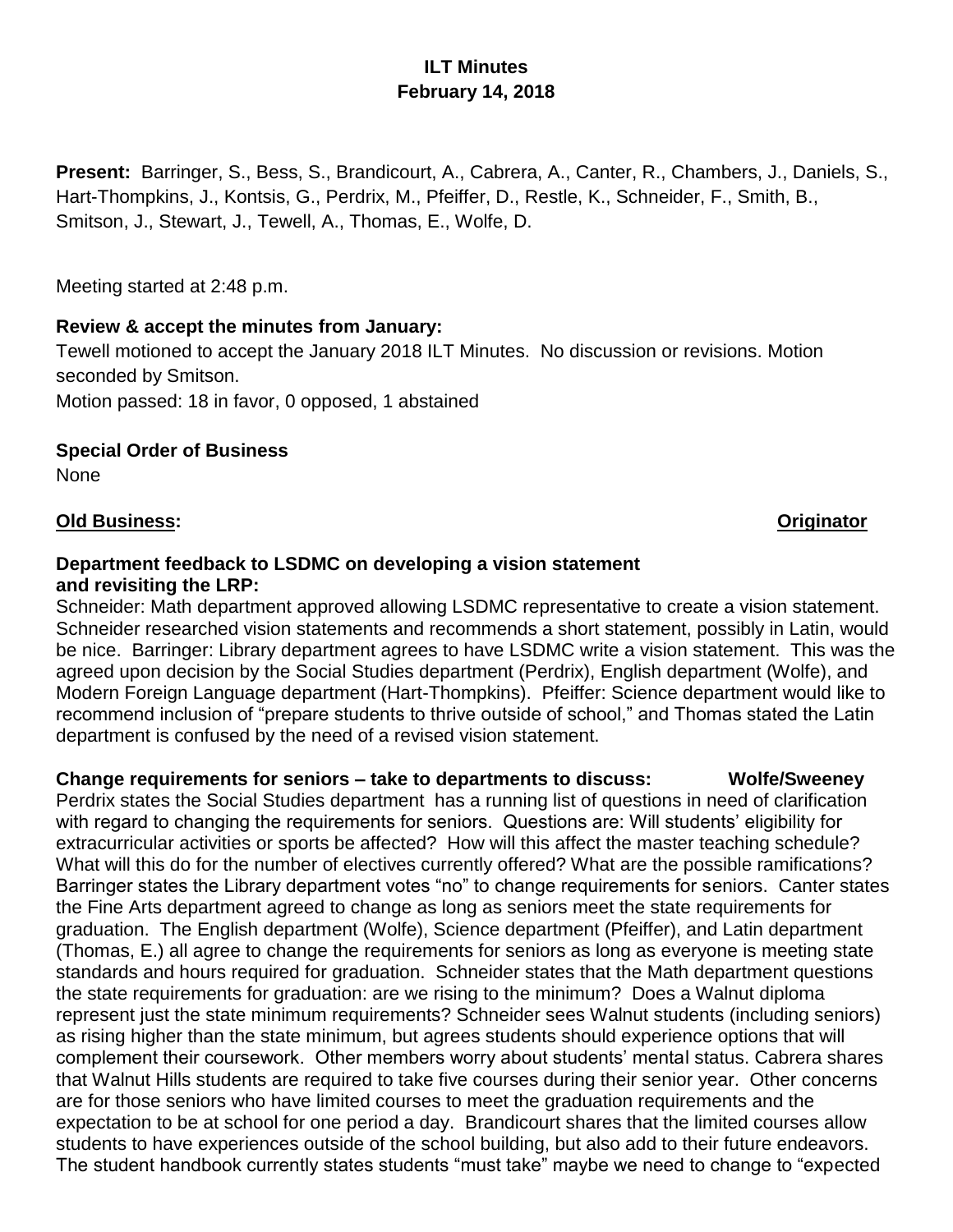to take" to allow for special circumstances that will fluctuate based on individual need. Chambers shares that this change in the handbook would need to be specific to seniors and not just students. Perdrix shares that there needs to be an understanding of what is "expected" with number of courses required. Hart-Thompkins states that students must have extenuating circumstances to receive override, but question is what is an "extenuating circumstance?" Restle and Chambers both agree an override can be granted with administrator approval. Chambers recommends to not change the verbiage in student handbook, but an administrator must approve as long as, we as a community, agree there are exceptions to all rules. Brandicourt inquired about changing the six course requirement to five courses thinking specifically about students who may need to work to raise money to go to college. Hart-Thompkins recommends three choices for students. Daniels shares we should have six courses required for students up to senior year where in which it would be a five course requirement. Students have only one senior year, but a whole life to work. Wolfe will ask Sweeney to come up with three options for waiving the five classes for seniors.

### **New Business: Originator**

### **Add 8th grade math class to course catalog due to change in district policy: Schneider**

For the last five years all CPS students in 8th grade move on to take Algebra I. This year the district is offering 8th grade math, which has a course code, to the whole district, but is not required at Walnut Hills to implement. This is important because currently 25% of our 7th graders fail Pre-Algebra. We have 17 bells of Algebra I, which will put us at 12-13 bells and 4-5 bells of Math 8 for next year. Concerns may be that students will not have enough time to complete their math requirements or explore the math course offerings if they take math 8, but post Algebra II there are several math course offerings students can take for their fourth year of math, which is required for graduation. These are AP Statistics, Probability and Statistics, Pre-Calculus, Computer Science, and Engineering. The goal would be to cap enrollment in the 8th grade math course at 24-25 students. There would also be a teacher recommendation component. This additional course would target our Algebra I AIR scores and our Gifted scores on our Value-Added scores.

Chambers motioned to implement the new math 8 course at Walnut Hills. The motion was seconded by Wolfe.

Motion passed: 19 in favor, 0 opposed, 0 abstentions

# **Treat academic competitions the same as athletic competitions,**

### **not** subject to blackout dates: Ligon / Pogoni

The proposal is to treat academic competitions like athletic competitions. Do athletic competitions count as a FT, no it is an excused absence if taking place during the school day. Does an academic competition count toward a department's ten field trips per year. Athletic and academic competitions that are not scheduled by us are excused for school activity absences. If an event is scheduled by us them it should be treated like a field trip and blackout dates will apply. If a student is in a competition, but not representing Walnut Hills High School then it is an unexcused absence.

Motion is to take back to departments and bring back to vote at next meeting.

# **Feedback for discipline committee – dress code & study hall code of conduct: Smith**

Study hall code of conduct: bell 4 students are able to report to the library and sign in. #5: *A student who uses the Study Hall period to make up work with a classroom teacher must present a note from the teacher to the Study Hall teacher. A student who abuses restroom privileges will have that privilege suspended. Only one student will be permitted to visit the restroom at a time.* If a teacher has to help students for an entire bell (for test or quiz) can we set up a Google Doc to track students' location? Fine Arts department is okay with note or email if student is in another classroom. If the library is full, librarians will send students back to class. #8: *A student who is absent from Study Hall must bring the Study Hall teacher a note on the next day. Students who are absent may not go*